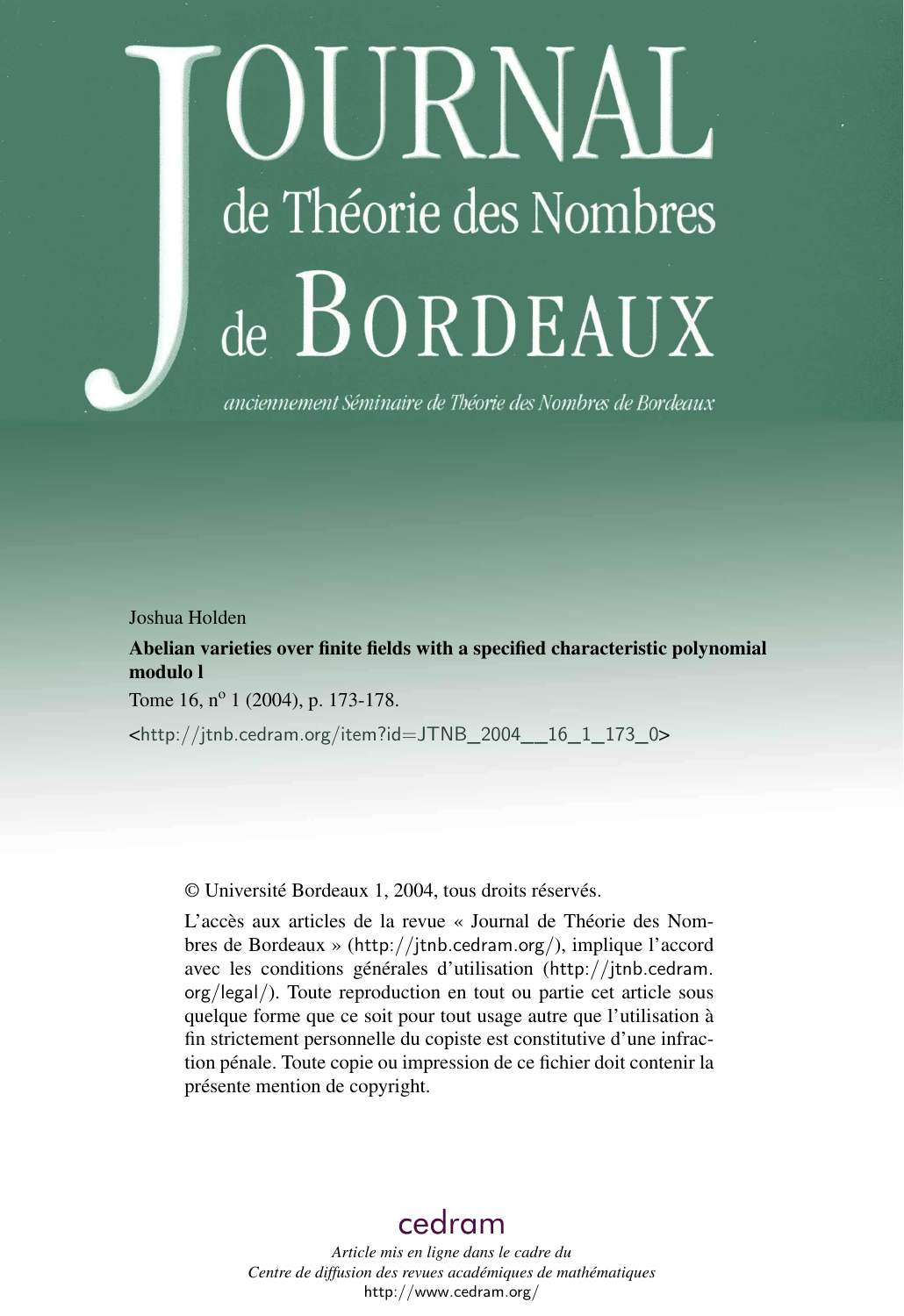## Abelian varieties over finite fields with a specified characteristic polynomial modulo  $\ell$

par Joshua HOLDEN

RÉSUMÉ. Nous estimons la fraction des classes d'isogénie des variétés abeliennes sur un corps fini qui possèdent un polynôme caractéristique donné  $P(T)$  modulo  $\ell$ . Comme application nous trouvons la proportion des classes d'isogénie des variétés abeliennes qui possèdent un point rationnel d'ordre  $\ell$ .

ABSTRACT. We estimate the fraction of isogeny classes of abelian varieties over a finite field which have a given characteristic polynomial  $P(T)$  modulo  $\ell$ . As an application we find the proportion of isogeny classes of abelian varieties with a rational point of order  $\ell$ .

### 1. Introduction

Let **F** be a finite field of characteristic p and order q, and  $\ell$  a prime not equal to p. Let

$$
P(T) =
$$
  
(T<sup>2g</sup> + q<sup>g</sup>) + a<sub>1</sub>(T<sup>2g-1</sup> + q<sup>g-1</sup>T) + ··· + a<sub>g-1</sub>(T<sup>g+1</sup> + qT<sup>g-1</sup>) + a<sub>g</sub>T<sup>g</sup>

be a polynomial. The goal of this paper is to estimate the number of isogeny classes of abelian varieties over  $\bf{F}$  of dimension q for which the characteristic polynomial for the action of Frobenius is congruent to  $P(T)$  modulo  $\ell$ .

The initial motivation for this problem came from the following question, posed in [4] and related to the Fontaine-Mazur Conjecture for number fields:

**Question 1.** Let k be a function field over a finite field  $\bf{F}$  of characteristic p and order q, and  $\ell$  a prime not equal to p. Let  $K = k\mathbf{F}_{\ell^{\infty}}$  be obtained from k by taking the maximal  $\ell$ -extension of the constant field. If M is an unramified  $\ell$ -adic analytic  $\ell$ -extension of k, and M does not contain K, must M be a finite extension of  $k$ ?

In general the answer to Question 1 is no, with examples due to Ihara  $([5])$  and to Frey, Kani, and Völklein  $([3])$ . However, the following theorems were proved in [4]:

Manuscrit reçu le 5 septembre 2002.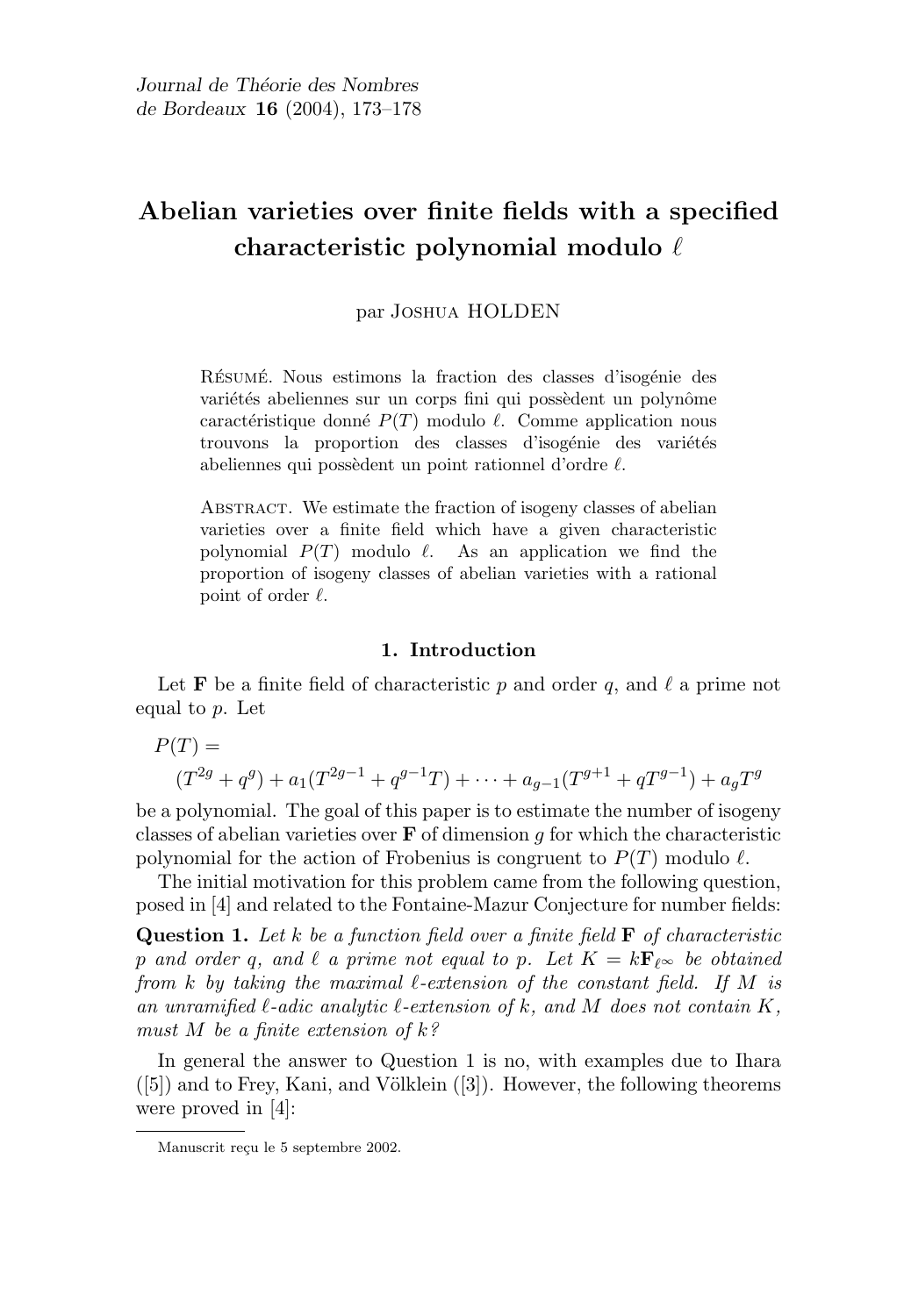**Theorem 1** (Theorem 2 of [4]). Let  $k_0$  be a function field over a finite field of characteristic p, and let k be a constant field extension. Let  $\ell$  be a prime not equal to p. If  $\ell$  does not divide the class number  $P(1)$  of  $k_0$ , then any everywhere unramified powerful (a fortiori uniform) pro- $\ell$  extension of  $k$ , Galois over  $k_0$ , with no constant field extension, is finite.

**Theorem 2** (See Corollary 4.11 of [4]). Let  $k_0$  be a function field over a finite field of characteristic  $p$ , and let  $k$  be a constant field extension. Let  $\ell$  be a prime not equal to p. Let  $P(T)$  be the characteristic polynomial of Frobenius for the Jacobian of the curve associated with  $k_0$ . Suppose that the distinct roots of  $P(T)$  modulo  $\ell$  (possibly in some extension of  $\mathbf{Z}/\ell\mathbf{Z}$ ) consist of  $\lambda_0, \lambda_1, \ldots, \lambda_n$  such that for all  $i \neq j$ ,  $\lambda_i \lambda_j \neq 1$ . Suppose further that if any  $\lambda_i = 1$ ,  $\lambda_i$  is at most a double root of  $P(T)$  modulo  $\ell$ , and if any  $\lambda_i = -1$ ,  $\lambda_i$  is only a simple root of  $P(T)$  modulo  $\ell$ . Then there are no unramified infinite powerful pro- $\ell$  extensions of  $k_n$ , Galois over  $k_0$ , with no constant field extension.

In the paper [1], Jeffrey Achter and the author address the question of how many function fields are associated with a given  $P(T)$  modulo  $\ell$ , and thus how many fall under the purview of Theorem 1 and Theorem 2. In this paper we will address the different but related question of how many isogeny classes of abelian varieties have a given characteristic polynomial  $P(T)$  modulo  $\ell$ . As an application we find the proportion of isogeny classes of abelian varieties with a rational point of order  $\ell$ .

We have chosen the following way to address these questions, starting with the application to rational points. Fix distinct primes p and  $\ell$ . For each r, let  $\mathbf{F}_{p^r}$  be the finite field with  $p^r$  elements. By the work of Tate and Honda, two abelian varieties are isogenous if and only if they have the same zeta function. Thus to each isogeny class of abelian varieties defined over  $\mathbf{F}_{p^r}$  we associate the unique polynomial  $P(T)$  (the Weil polynomial or Weil q-polynomial) which is the characteristic polynomial for the action of Frobenius and the reciprocal of the numerator of the zeta function of any variety in the isogeny class. Then  $\ell$  divides  $P(1)$  if and only if each abelian variety in the class has an  $\mathbf{F}_{p^r}$ -rational point of order  $\ell$ . For each g, there are finitely many isogeny classes of abelian varieties with dimension g. Let  $d_{r,g}$  be the fraction of isogeny classes of dimension g over  $\mathbf{F}_{p^r}$  for which  $\ell$ divides  $P(1)$ . Then

**Theorem 3.** For fixed  $q$ ,

$$
\lim_{r \to \infty} d_{r,g} = \frac{1}{\ell}.
$$

This result and the other major result of this paper could also be obtained using the techniques of [1]. The proofs given here are perhaps more elementary, and also give some access to the number of isogeny classes and not merely the proportion satisfying each condition.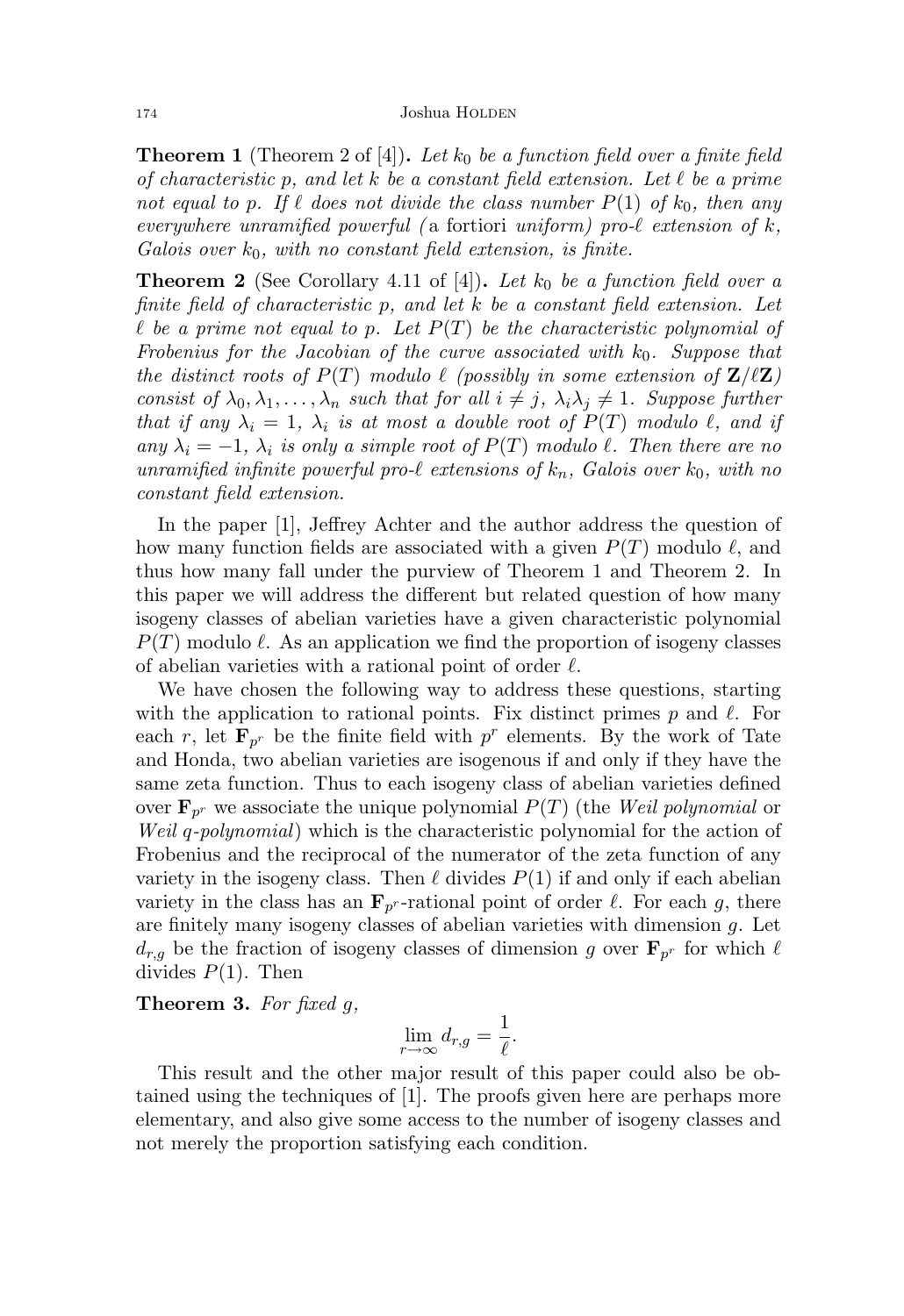#### 2. Lattices

The proof of Theorem 3 relies on the method of counting abelian varieties introduced by DiPippo and Howe in [2]. Let  $q = p^r$  and  $I(q, g)$  be the number of isogeny classes of g-dimensional abelian varieties over  $\mathbf{F}_q$ . Let  $P(T)$ be as before. If  $P(T)$  is associated to the isogeny class of a g-dimensional abelian variety then  $P(T)$  has degree 2g. Write

$$
P(T) = \prod_{j=1}^{2g} (T - \alpha_j).
$$

Then  $P(T)$  has the property that  $|\alpha_j| = q^{1/2}$ , and the real roots, if any, have even multiplicity. Note that since the possible Weil polynomials  $P(T)$ for a given g are monic integral polynomials of fixed degree and have roots (and therefore coefficients) of bounded size, there are only finitely many of them. Thus  $I(q, q)$  is finite.

If we write

$$
P(T) =
$$
  
(T<sup>2g</sup> + q<sup>g</sup>) + a<sub>1</sub>(T<sup>2g-1</sup> + q<sup>g-1</sup>T) + ··· + a<sub>g-1</sub>(T<sup>g+1</sup> + qT<sup>g-1</sup>) + a<sub>g</sub>T<sup>g</sup>

and let  $Q(T) = P(q^{1/2}T)/q^g$ , then  $P(T)$  is associated with another polynomial

$$
Q(T) = (T^{2g} + 1) + b_1(T^{2g-1} + T) + \cdots + b_{g-1}(T^{g+1} + T^{g-1}) + b_g T^g.
$$

Let  $V_g$  be the set of vectors  $\mathbf{b} = (b_1, \ldots, b_g)$  in  $\mathbf{R}^g$  such that all of the complex roots of  $Q(T)$  lie on the unit circle and all real roots occur with even multiplicity. Let  $e_1, \ldots, e_q$  be the standard basis vectors of  $\mathbb{R}^g$  and let  $\Lambda_q$  be the lattice generated by the vectors  $q^{-i/2}$ **e**<sub>i</sub>. DiPippo and Howe explain that if  $P(T)$  is the Weil polynomial of an isogeny class then the coefficients  $a_i$  are such that  $(a_1q^{-1/2}, \ldots, a_gq^{-g/2}) \in \Lambda_q \cap V_g$ . Further, let  $\Lambda'_q$  be the lattice generated by the vectors  $q^{-1/2}$ **e**<sub>1</sub>, ...,  $q^{-(g-1)/2}$ **e**<sub>g-1</sub> and  $pq^{-g/2}$ **e**<sub>g</sub>. Then all of the polynomials  $P(T)$  with coefficients  $a_i$  such that  $(a_1q^{-1/2}, \ldots, a_gq^{-g/2}) \in (\Lambda_q \setminus \Lambda_q') \cap V_g$  are exactly the Weil polynomials of isogeny classes of ordinary varieties. Finally, let  $\Lambda_q''$  be the lattice generated by the vectors  $q^{-1/2}$ **e**<sub>1</sub>, ...,  $q^{-(g-1)/2}$ **e**<sub>g-1</sub> and  $sq^{-g/2}$ **e**<sub>g</sub>, where s is the smallest power of p such that q divides  $s^2$ . Then the set of polynomials  $P(T)$  with coefficients  $a_i$  such that  $(a_1q^{-1/2}, \ldots, a_gq^{-g/2}) \in \Lambda_q'' \cap V_g$  contains (perhaps properly) the set of Weil polynomials of isogeny classes of non-ordinary varieties.

These facts are relevant because of Proposition 2.3.1 of [2]. In a slightly generalized form, the proposition says: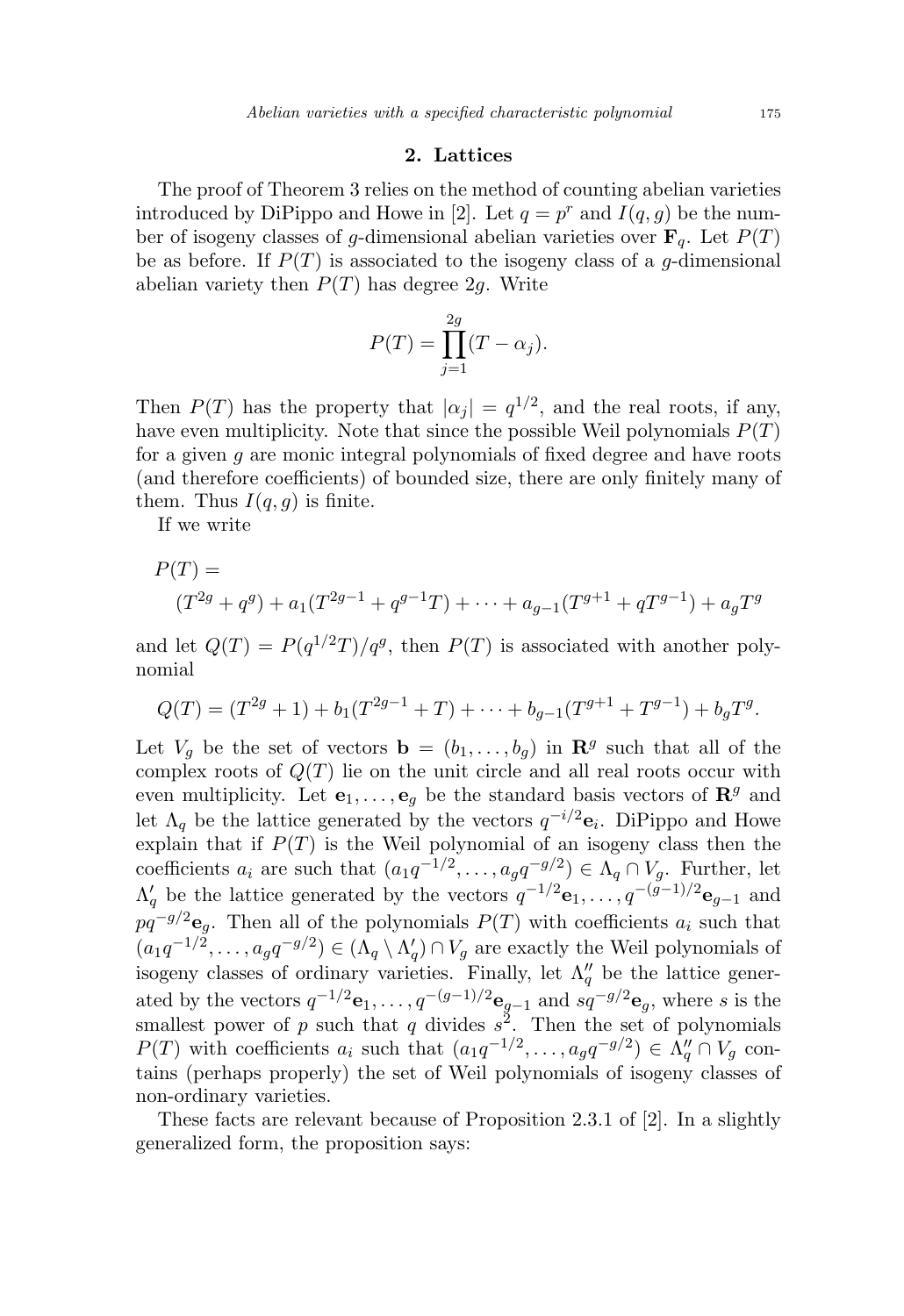#### 176 Joshua HOLDEN

**Proposition 2.1** (see 2.3.1 of [2]). Let  $n > 0$  be an integer and let  $\Lambda \subseteq \mathbb{R}^n$ be a rectilinear lattice (possibly shifted) with mesh d at most D. Then we have

$$
\left| \#(\Lambda \cap V_g) - \frac{\text{volume } V_n}{\text{covolume }\Lambda} \right| \le c(n, D) \frac{d}{\text{covolume }\Lambda}
$$

for some constant  $c(n, D)$  depending only on n and D which can be explicitly computed. (We will not need the explicit computation in this paper.)

Let  $v_n$  be the volume of  $V_n$ ; Proposition 2.2.1 of [2] calculates it explicitly but we will not need that here. Let  $r(q) = 1 - 1/p$ . The lattice  $\Lambda_q$  has covolume  $q^{-g(g+1)/4}$  and mesh  $q^{-1/2}$ . The lattice  $\Lambda'_q$  has covolume  $pq^{-g(g+1)/4}$ , and it has mesh  $q^{-1/2}$  unless  $g = 2$  and  $q = p$ , in which case it has mesh 1. Lastly, the lattice  $\Lambda_q''$  has covolume  $sq^{-g(g+1)/4}$  and its mesh is at most 1. It is then an easy consequence of the proposition that

$$
v_g r(q) q^{g(g+1)/4} - 2c(g, 1) q^{g(g+1)/4 - 1/2}
$$
  
\n
$$
\leq I(q, g)
$$
  
\n
$$
\leq v_g r(q) q^{g(g+1)/4} + (v_g + 3c(g, 1)) q^{g(g+1)/4 - 1/2}.
$$

(See [2] for details.)

Now let  $I_{\ell}(q, g)$  be the number of isogeny classes of g-dimensional abelian varieties over  $\mathbf{F}_q$  such that  $\ell$  divides  $P(1)$ . Using the above notation we have

$$
P(1) = (1 + qg) + a1(1 + qg-1) + \dots + ag-1(1 + q) + ag.
$$

Then

$$
I_{\ell}(q,g) = \sum_{\substack{(1+q^g)+m_1(1+q^{g-1})+\cdots+m_{g-1}(1+q)+m_g \equiv 0 \pmod{\ell}}} I_{m_1,\ldots,m_g}(q,g)
$$

where  $I_{m_1,...,m_g}(q,g)$  is the number of isogeny classes of g-dimensional abelian varieties over  $\mathbf{F}_q$  such that  $a_i \equiv m_i$  modulo  $\ell$ . There are exactly  $\ell^{g-1}$  terms on the right hand side of this expression.

Now let  $\Lambda_{m_1,...,m_g}$  be the lattice generated by the vectors  $\ell q^{-i/2}e_i$  and then shifted by  $\sum_i m_i q^{-i/2} \mathbf{e}_i$ , and let  $\Lambda'_{m_1,...,m_g} = \Lambda_{m_1,...,m_g} \cap \Lambda'_q$  and  $\Lambda''_{m_1,...,m_g} = \Lambda_{m_1,...,m_g} \cap \Lambda''_q$ . Then  $\Lambda_{m_1,...,m_g}$  has covolume  $\ell^g q^{-g(g+1)/4}$  and mesh  $\ell q^{-1/2}$ ;  $\Lambda'_{m_1,...,m_g}$  has covolume  $\ell^g p q^{-g(g+1)/4}$ , and it has mesh  $\ell q^{-1/2}$ unless  $g = 2$  and  $q = p$ , in which case it has mesh  $\ell$ ; and  $\Lambda''_{m_1,...,m_g}$  has covolume  $\ell^g s q^{-g(g+1)/4}$  and mesh at most  $\ell$ .

We can then prove: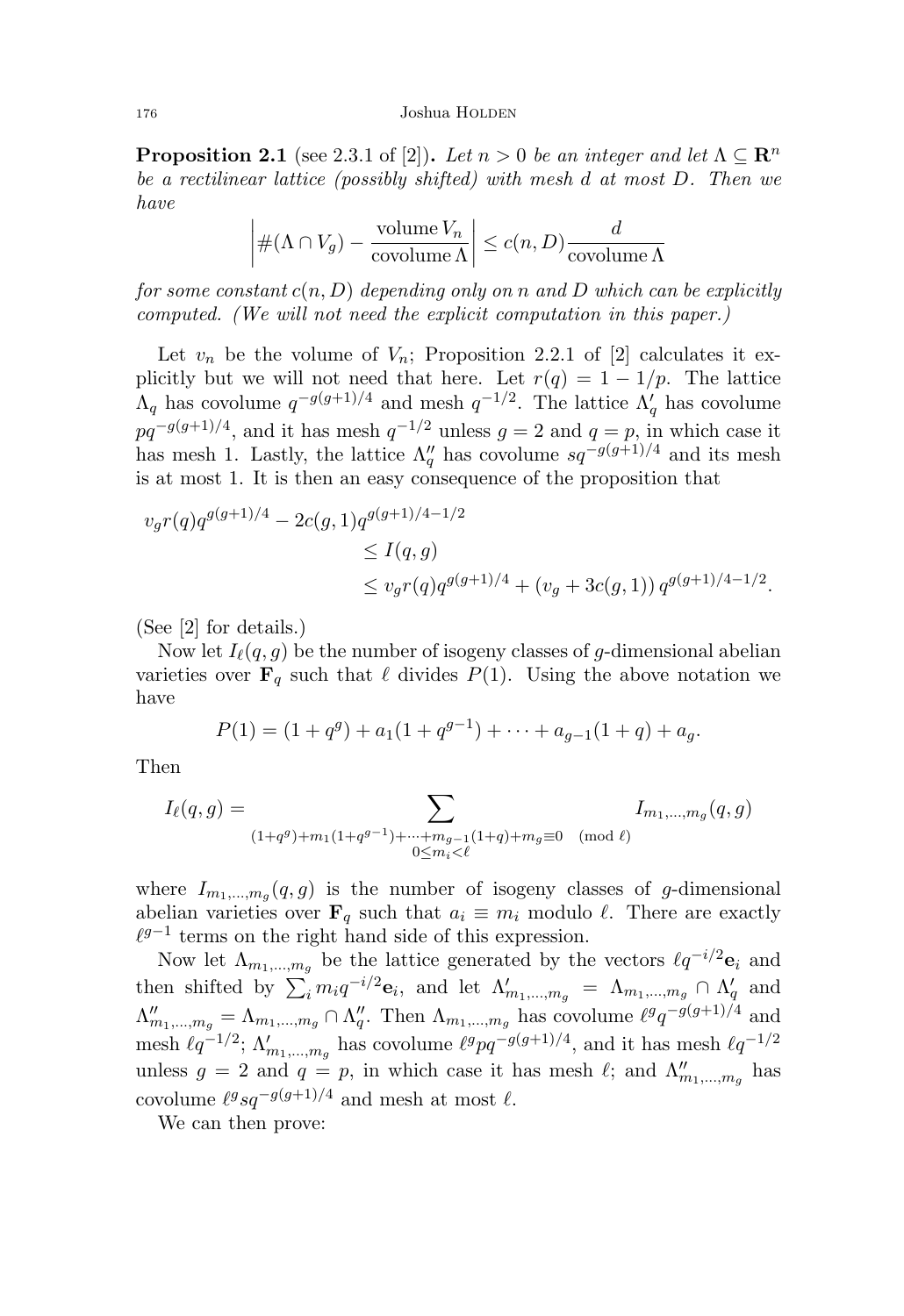#### Proposition 2.2.

$$
v_g r(q) q^{g(g+1)/4} \ell^{-g} - 2c(g,\ell) q^{g(g+1)/4 - 1/2} \ell^{1-g}
$$
  
\n
$$
\leq I_{m_1,\dots,m_g}(q,g)
$$
  
\n
$$
\leq v_g r(q) q^{g(g+1)/4} \ell^{-g} + (v_g + 3c(g,\ell)) q^{g(g+1)/4 - 1/2} \ell^{1-g},
$$

and thus:

#### Proposition 2.3.

$$
v_g r(q) q^{g(g+1)/4} \ell^{-1} - 2c(g,\ell) q^{g(g+1)/4 - 1/2}
$$
  
\n
$$
\leq I_{\ell}(q,g)
$$
  
\n
$$
\leq v_g r(q) q^{g(g+1)/4} \ell^{-1} + (v_g + 3c(g,\ell)) q^{g(g+1)/4 - 1/2}.
$$

Combining this with our earlier result, we get

$$
\frac{v_g r(q) q^{g(g+1)/4} \ell^{-1} - 2c(g,\ell) q^{g(g+1)/4 - 1/2}}{v_g r(q) q^{g(g+1)/4} + (v_g + 3c(g, 1)) q^{g(g+1)/4 - 1/2}}
$$
  

$$
\leq \frac{I_{\ell}(q,g)}{I(q,g)} \leq \frac{v_g r(q) q^{g(g+1)/4} \ell^{-1} + (v_g + 3c(g,\ell)) q^{g(g+1)/4 - 1/2}}{v_g r(q) q^{g(g+1)/4} - 2c(g, 1) q^{g(g+1)/4 - 1/2}}.
$$

Thus we have:

**Theorem 4.** For fixed  $g$ ,

$$
\lim_{r \to \infty} \frac{I_{\ell}(p^r, g)}{I(p^r, g)} = \frac{1}{\ell}.
$$

from which Theorem 3 follows immediately.

#### 3. The general case

Obviously, an identical argument could be used to establish the fraction of isogeny classes of dimension g for which  $P(x) \equiv y$  modulo  $\ell$  for any x and  $y$  in  $\mathbf{Z}$ . More generally, we can establish the fraction of isogeny classes of dimension g for which  $P(T) \equiv f(T)$  modulo  $\ell$  for any given polynomial  $f(T)$  of the correct form. Fix

$$
f(T) = (T^{2g} + q^g) + m_1(T^{2g-1} + q^{g-1}T) + \dots + m_{g-1}(T^{g+1} + qT^{g-1}) + m_gT^g.
$$

For fixed p and  $\ell$ , let  $e_{r,q}$  be the fraction of isogeny classes of g-dimensional abelian varieties over  $\mathbf{F}_{p^r}$  such that  $P(T) \equiv f(T)$  modulo  $\ell$ .

**Theorem 5.** For fixed  $q$ ,

$$
\lim_{r \to \infty} e_{r,g} = \frac{1}{\ell^g}.
$$